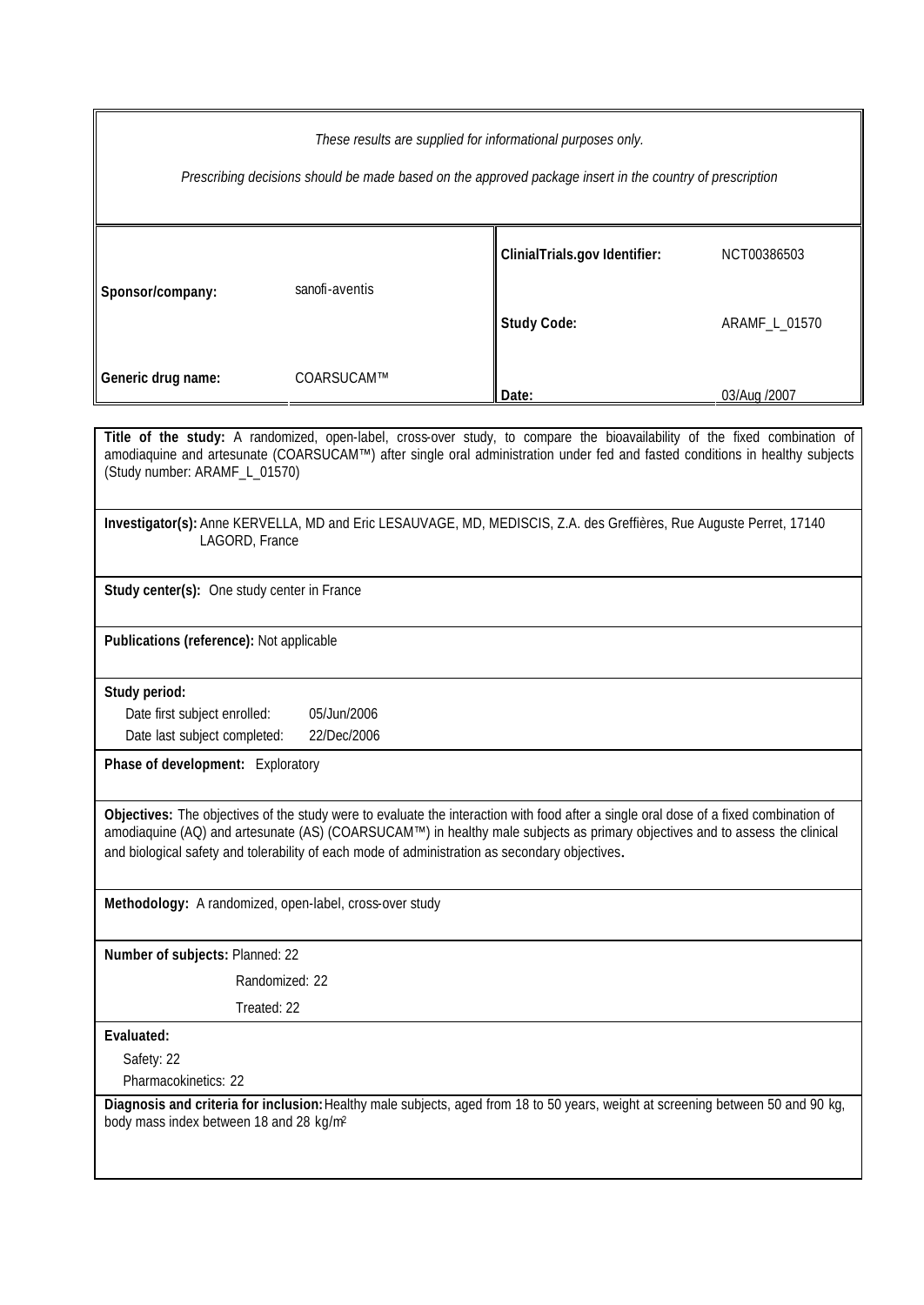**Investigational product:** Coarsucam™, fixed combination of 50 mg ARTESUNATE / 135 mg AMODIAQUINE in the same tablet.

Dose: Four tablets corresponding to 200 mg ARTESUNATE and 540 mg AMODIAQUINE

Administration: Oral route

**Duration of treatment:** Two 10-day investigation periods (separated by a washout period of 6 months), one administration per period on Day 1

# **Duration of observation:**

Screening phase: within 2 to 21 days before the first drug administration.

Evaluation phase: Two 10-day (+/- 1 day) investigation periods. Each administration was separated by a wash-out period of at least 6 months.

Post study visit: during the last visit of Period 2, i.e. 10 days (+/- 1 day) after the last drug administration.

# **Reference therapy:** Not applicable

### **Criteria for evaluation:**

Safety: Safety was evaluated using monitoring of adverse events (AEs), laboratory assessments (hematology, biochemistry and urinalysis), vital signs, electrocardiogram (ECG) parameters, and physical examinations.

Pharmacokinetics: Time course of the plasma concentrations of artesunate, amodiaquine and their pharmacologically active metabolites: dihydroartemisinin (DHA) and desethylamodiaquine (DSA) were used to determine the following parameters when possible:

- For AS, DHA and AQ:  $T_{max}$ ,  $C_{max}$ ,  $t_{1/2}$ ,  $AUC_{0.1}$  and  $AUC_{0.1}$
- For DSAQ:  $T_{\text{max}}$ ,  $C_{\text{max}}$ ,  $AUC_{0:t}$

### **Pharmacokinetic sampling times and bioanalytical methods:**

### Sampling:

Amodiaquine and desethylamodiaquine: Blood samples for PK assessments were to be collected on Day 1 of each period at the predose time point and at 0.16; 0.33; 0.5; 0.75; 1; 1.33; 1.66; 2; 3; 4; 6; 8; 12 after dosing and on Days 2; 3; 4; 5;7 and 10. Artesunate and dihydroartemisinin: Blood samples for PK assessments were to be collected on Day 1 of each period at the predose time point and at 0.16; 0.33; 0.5; 0.75; 1; 1.33; 1.66; 2; 2.5; 3; 4; 5; 6; 8; 10; 12 after dosing and on Day 2.

Assay:

The assays of amodiaquine, artesunate and their respective metabolites, desethylamodiaquine and dihydroartemisinin were performed using a LC-MS/MS method with a lower limit of quantification equal to 1 ng/mL.

### **Statistical methods:**

Pharmacokinetics: Pharmacokinetic parameters of artesunate, dihydroartesiminin, amodiaquine, and desethylamodiaquine were summarized by number of observations, arithmetic and geometic means, SD, coefficient of variation (CV %), standard error of the mean (SEM), median, minimum, and maximum, for each administration condition.

Prior to analyses described below, C<sub>max</sub>, AUC<sub>0-t</sub> and AUC<sub>0-lnf</sub> values were log-transformed.

The food effect was assessed using an analysis of variance with factors Sequence + Subject (Sequence) + Period + Food + Error. For  $C_{\text{max}}$ , AUC<sub>0-t</sub>, and AUC<sub>0-Inf</sub>, 90% confidence intervals for the ratios of means (fed/fasted) were obtained.

Equivalence was concluded if the 90% confidence intervals for the ratios were entirely within the 0.80 to 1.25 equivalence specifications.

The  $T_{\text{max}}$  values were compared between administration conditions with a non-parametric median test.

Pharmacodynamics: Not applicable

Pharmacokinetic/pharmacodynamic relationship: Not applicable.

Safety: The safety evaluation was based upon review of descriptive statistics (summary and tables) and individual values [potentially clinically significant abnormalities (PCSAs)]. All AEs, non-treatment emergent adverse events (NTEAEs) and treatment emergent adverse events (TEAEs) coded using the Medical Dictionary for Regulatory Activities (MedDRA) were listed. Treatment emergent adverse events were summarized (counts and percents) by administration condition.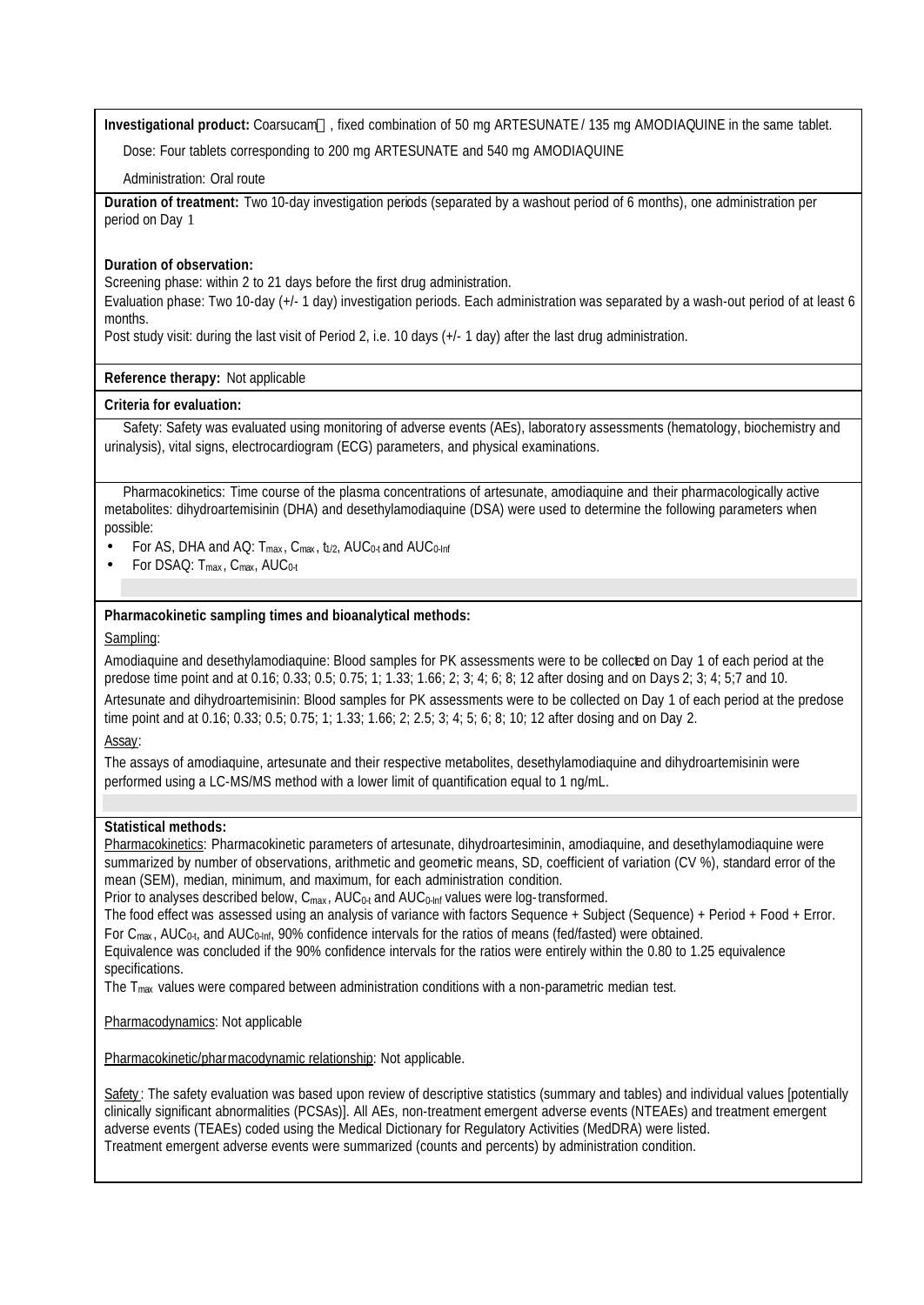# **Summary:**

Pharmacokinetic results:

Pharmacokinetic parameters and statistical results for amodiaquine and desethylamodiaquine are summarized in the table below.

| <b>Parameters</b>       | <b>Treatment</b><br>Condition | Amodiaquine                              | Desethylamodiaquine                          | Amodiaquine<br><b>ANOVA</b><br>90%CI<br>point estimate | Desethylamodiaquine<br><b>ANOVA</b><br>90%CI<br>point estimate |
|-------------------------|-------------------------------|------------------------------------------|----------------------------------------------|--------------------------------------------------------|----------------------------------------------------------------|
| <b>Tmax</b><br>(h)      | Fasting                       | 0.75<br>(0.33, 3.00)                     | 1.67<br>(0.75, 8.00)                         | S                                                      | S                                                              |
|                         | Fed                           | 1.00<br>(0.55, 1.68)                     | 4.00<br>(1.33, 6.00)                         |                                                        |                                                                |
| Cmax<br>(ng/mL)         | Fasting                       | $14.24 \pm 4.26$<br>$(29.89)$ [13.61]    | $141.21 \pm 53.19$<br>$(37.67)$ [129.98]     | 0.01895(S)<br>$[1.066 - 1.3911]$<br>1.218              | 0.03329(S)<br>$[1.0474 - 1.3921]$<br>1.207                     |
|                         | Fed                           | $17.53 \pm 6.07$<br>$(34.63)$ [16.58]    | $166.92 \pm 63.89$<br>$(38.27)$ [156.95]     |                                                        |                                                                |
| $AUC0-t$<br>(ng.h/mL)   | Fasting                       | $74.43 \pm 28.00$<br>$(37.61)$ [68.74]   | $4824.05 + 1450.48$<br>$(30.07)$ [4612.76]   | $< 0.001$ (S)<br>$[1.3895 - 1.8255]$<br>1.593          | 0.027(S)<br>$[1.0348 - 1.2368]$<br>1.131                       |
|                         | Fed                           | $117.55 \pm 46.09$<br>$(39.21)$ [109.48] | $5394.79 \pm 1450.47$<br>$(26.89)$ [5218.49] |                                                        |                                                                |
| $AUC0-Inf$<br>(ng.h/mL) | Fasting                       | $103.88 \pm 39.36$<br>$(37.89)$ [95.35]  | $6558.05 \pm 1654.16$<br>$(25.23)$ [6353.16] | $\mathbf{L}^{\star}$                                   | $\mathbf{r}^*$                                                 |
|                         | Fed                           | $162.00 \pm 50.32$<br>$(31.06)$ [154.42] | 7553.54 ± 1911.12<br>$(25.30)$ [7345.67]     |                                                        |                                                                |
| $t_{1/2}$<br>(hours)    | Fasting                       | $12.18 \pm 3.71$<br>$(30.41)$ [11.51]    | $126.45 \pm 50.03$<br>$(39.57)$ [118.25]     | $0.1209$ (NS)<br>$[0.9892 - 1.337]$<br>1.280           | $\mathbf{r}^*$                                                 |
|                         | Fed                           | $15.57 \pm 5.31$<br>$(34.09)$ [14.73]    | $115.27 \pm 37.89$<br>$(32.87)$ [109.52]     |                                                        |                                                                |

Tabulated values are Mean ± SD (CV%) [Geometric Mean] except for t<sub>nax</sub> where values are Median (Min, Max); Source: @@Appendix 14.2.5.4

\* No statistical analysis was performed because the number of available data was too small.